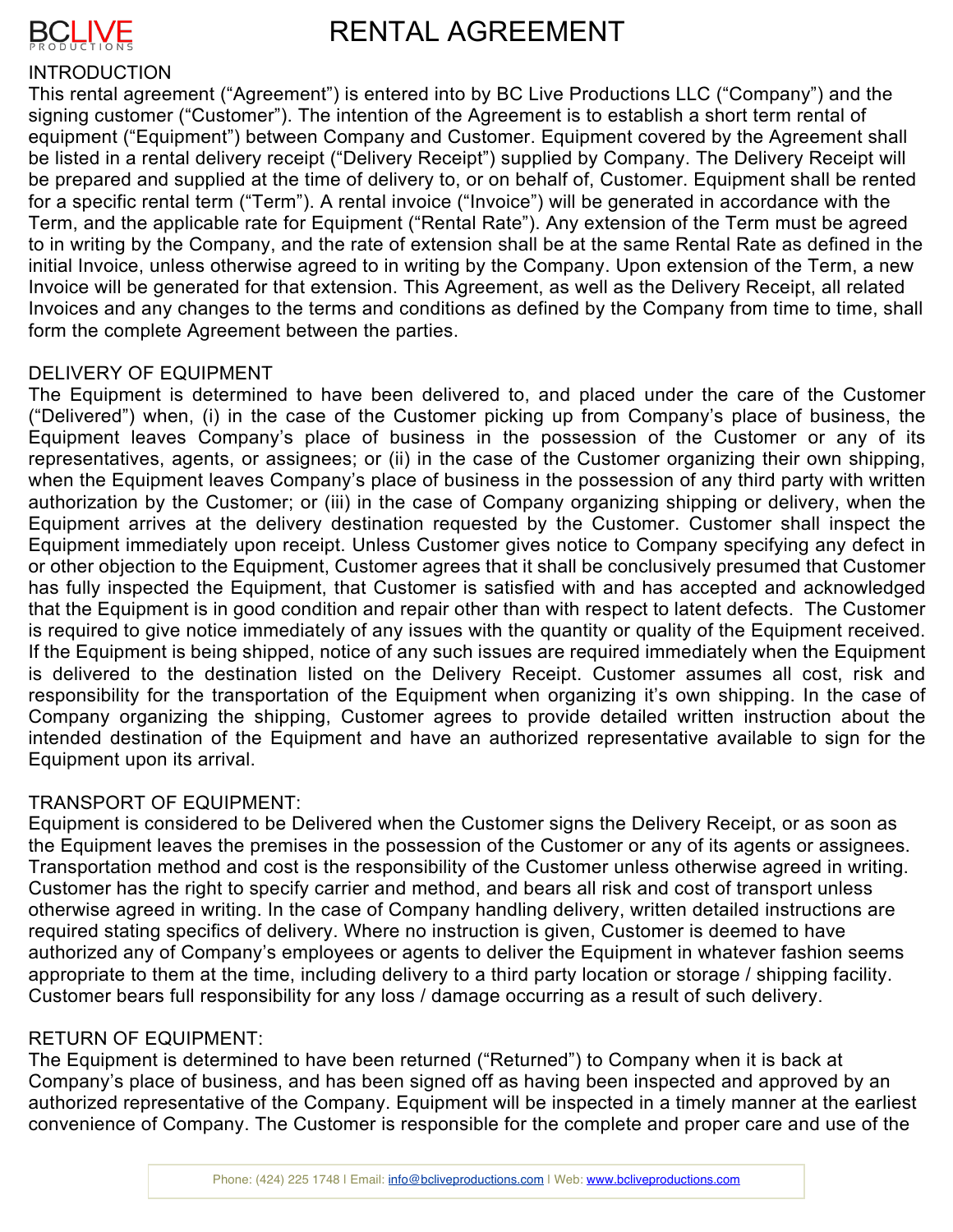## **BCLIVE**

## RENTAL AGREEMENT

Equipment until it is Returned. Customer agrees to be liable for the agreed Term as defined in the Invoice until the Equipment has been Returned. An authorized representative of Company will determine Equipment as being Returned once it has been inspected and found to either be in the same working and aesthetic condition as when it was Delivered, or Company has received the full agreed value of the Equipment by the Customer or Customer's insurer. All Returns organized through a shipping company shall require an adult signature at the return address and shall not be left unattended. Any deliveries left unattended are the responsibility of the Customer.

### RATES AND CHARGES:

The Rental Rate for Equipment can be found on the Invoice. Payment terms are also detailed on the Invoice. Overdue payments attract interest at 2.5% per month from the Invoice date. Published rates are set to change without notice, and do not include charges for shipping or delivery. Any discounts may be revoked at any time.

### RENTAL DAYS:

The Term is determined by counting each day ("Rental Day") since, and inclusive of, the day the Equipment is Delivered. Each Rental Day incurs the cost of the Rental Rate as defined in the Invoice. A Rental Day applies equally to full days and part days, and accrues from the moment the Equipment is Delivered, until it is Returned, regardless of whether the Equipment was used or not. Any Equipment that is Delivered to the Customer after 2PM does not incur the cost of a Rental Day. Any Equipment that is Returned before 10am does not incur the cost of a Rental Day.

### CANCELLATION:

Once the Agreement has been entered into, notwithstanding loss or damage, it extends until the Equipment is Returned, or a change in the Term is agreed to in writing by Company. Company reserves the right to cancel any rental due to misuse, or any breach of any terms of the Agreement. Company shall have sole discretion in determining in good faith whether a breach of the Agreement has occurred.

### LIMITED WARRANTY:

Company warrants that Equipment is operational as per Manufacturer specifications prior to it being Delivered to the Customer. Any malfunction or problem with the Equipment must be communicated immediately in writing to Company. Company is not responsible for any malfunctions or issues reported after completion of the rental. No servicing or attempt to service may be undertaken by the Customer without prior written consent of the Company, and such action will void this limited warranty. No warranty is provided for Customer's inability to operate the Equipment in a normal fashion. No warranty is provided that the Equipment is suitable for the Customer's intended usage. The Limited Warranty does not apply to any issue resulting from the use outside the Manufacturer's intended and best practices usage for the Equipment. Company and any of its agents or assignees shall not be liable for any damages arising out of Customer's breach of this Limited Warranty. The extent of Company's liability is limited to replacement or repair of any defective Equipment or a refund of rent for that specific Equipment for the time it was not operational.

### CLEANING FEE:

Equipment returned in an excessively messy or unorganized condition is subject to a cleaning / organization fee at the reasonable discretion of Company.

### INSURANCE / DAMAGE / LOSS OR THEFT:

The Customer accepts the Equipment has been inspected and is in good working order when it is Delivered to the Customer. The Customer accepts liability for maintaining the Equipment in good working order and agrees to pay any and all reasonable costs relating to repair or replacement of Equipment, if there is any change in the condition of the Equipment between when it is Delivered to the Customer and when it is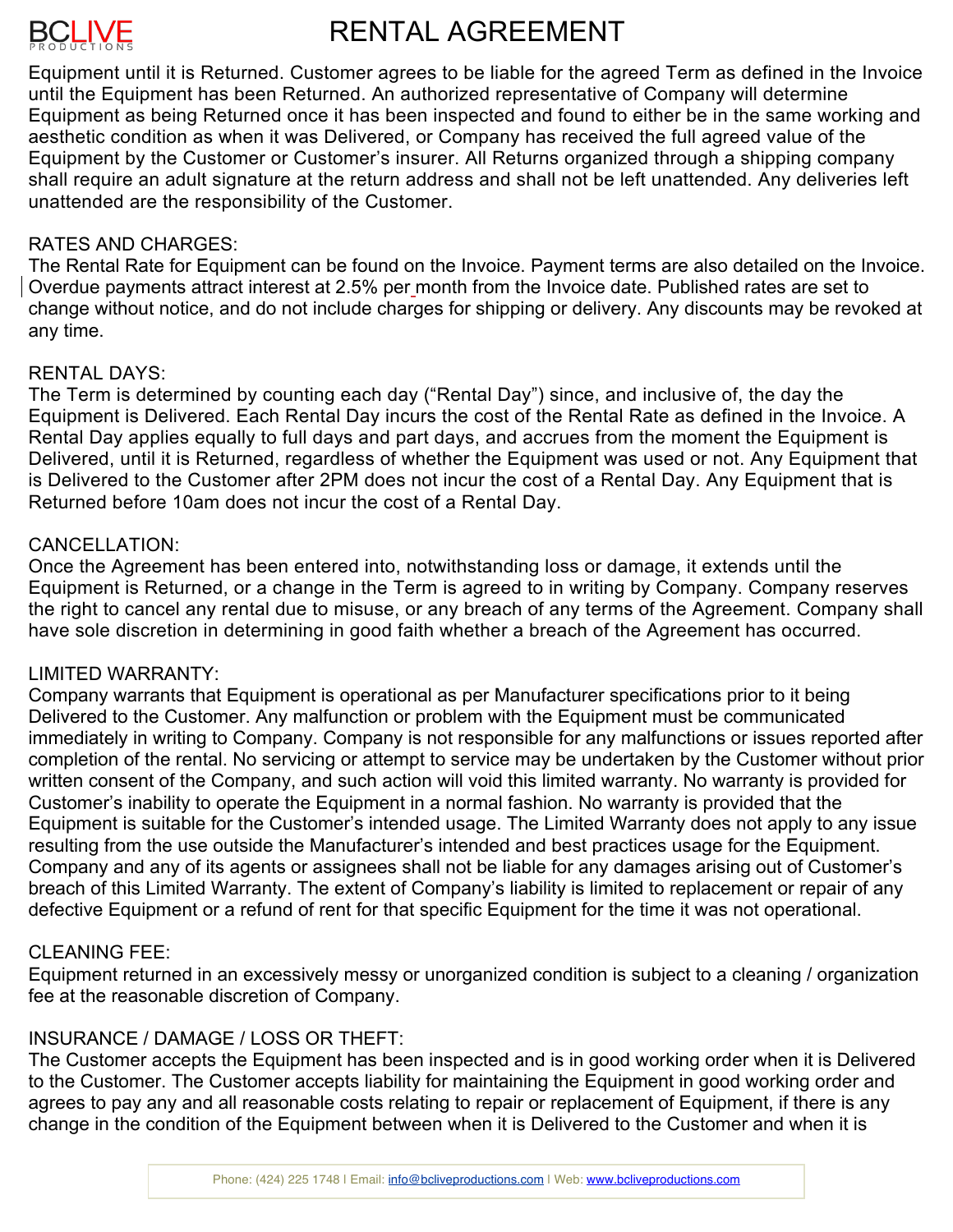# BCLIVE

## RENTAL AGREEMENT

Returned to Company. This applies to any situation whatsoever including but not limited to, loss, theft or any natural disaster. The Customer's responsibility and liability extends until the Equipment is Returned to Company and paperwork indicating such status is delivered to the Customer. The Customer agrees that in the event of damage or loss, during such reasonable time as the Equipment requires to be repaired or replaced, the Equipment continues to attract the Rental Rate for the amount of Rental Days until it is Returned. The Customer agrees to maintain an insurance policy listing Company as Additionally Insured and Loss Payee, comprehensive enough to cover the complete duration of the rental and additional coverage in the event of loss or damage to cover the charges described herein. Such insurance must also cover the Equipment in transit, whether transported by the Customer or any third party carrier.

### INDEMNIFICATION

Customer agrees to indemnify, defend and hold Lessor harmless from and against any and all third-party claims, actions, suits, proceedings, actual reasonable out-of-pocket costs, expenses, verifiable and substantiated damages and liabilities, including reasonable outside attorney fees directly arising out of, connected with, or resulting from Customer's use of the Equipment; provided however, that Customer shall have no such obligation for damages caused by the "gross" negligence, or the intentional or wanton misconduct of Company.

### EQUIPMENT USAGE:

The Customer is solely responsible for maintaining the Equipment in its custody at all times. Any operation of the Equipment shall be in accordance with the manufacturer's best practices and instructions. Equipment must not be subjected to hazardous or abnormal conditions, including, but not limited to: use of the Equipment in a manner not following manufacturer's instructions and best practices, misuse (ie. using the Equipment in a manner for which is was not designed), negligence (failing to provide adequate security for the prevention of theft or carelessness in maintaining the Equipment). Customer must not attempt to make any modifications or improvements to the Equipment without the express written consent of Company. No defacing, removing or altering of any identifying marks including barcodes, serial numbers or Company logos is permitted. Any use of Equipment must be in accordance with Federal, State and local law.

### INDEMNIFICATION:

The Customer agrees to indemnify and hold harmless Company from and against any and all losses and/or claims, including attorneys' fees, arising out of Customer's possession, use, and/or operation of the Equipment during any time the Equipment is under the care of the Customer.

### EQUIPMENT TITLE:

The Customer acknowledges that this Agreement is a short-term agreement, and warrants that the Equipment remains free from any liens, levies or encumbrances. This agreement is between the Customer and Company, the rights of which are not transferable by the Customer. Company reserves the right to transfer it's rights without the consent of the Customer, and the Customer waives any right to assert a claim against Company as a defense against any such assignee.

### INSPECTION:

Customer authorizes and acknowledges that Company has the right to inspect the Equipment during business hours throughout the rental term by providing written notice of at least 24 hours to Customer. Company has the right to remove any and all Equipment without prejudice to Company's right to collect rent due or accrued up to and including the date of removal of the Equipment.

### GOVERNING LAW:

This Agreement falls under the jurisdiction of the State of California and shall be governed by and construed in accordance with such laws. Parties to this Agreement will submit to the Courts of the State of California,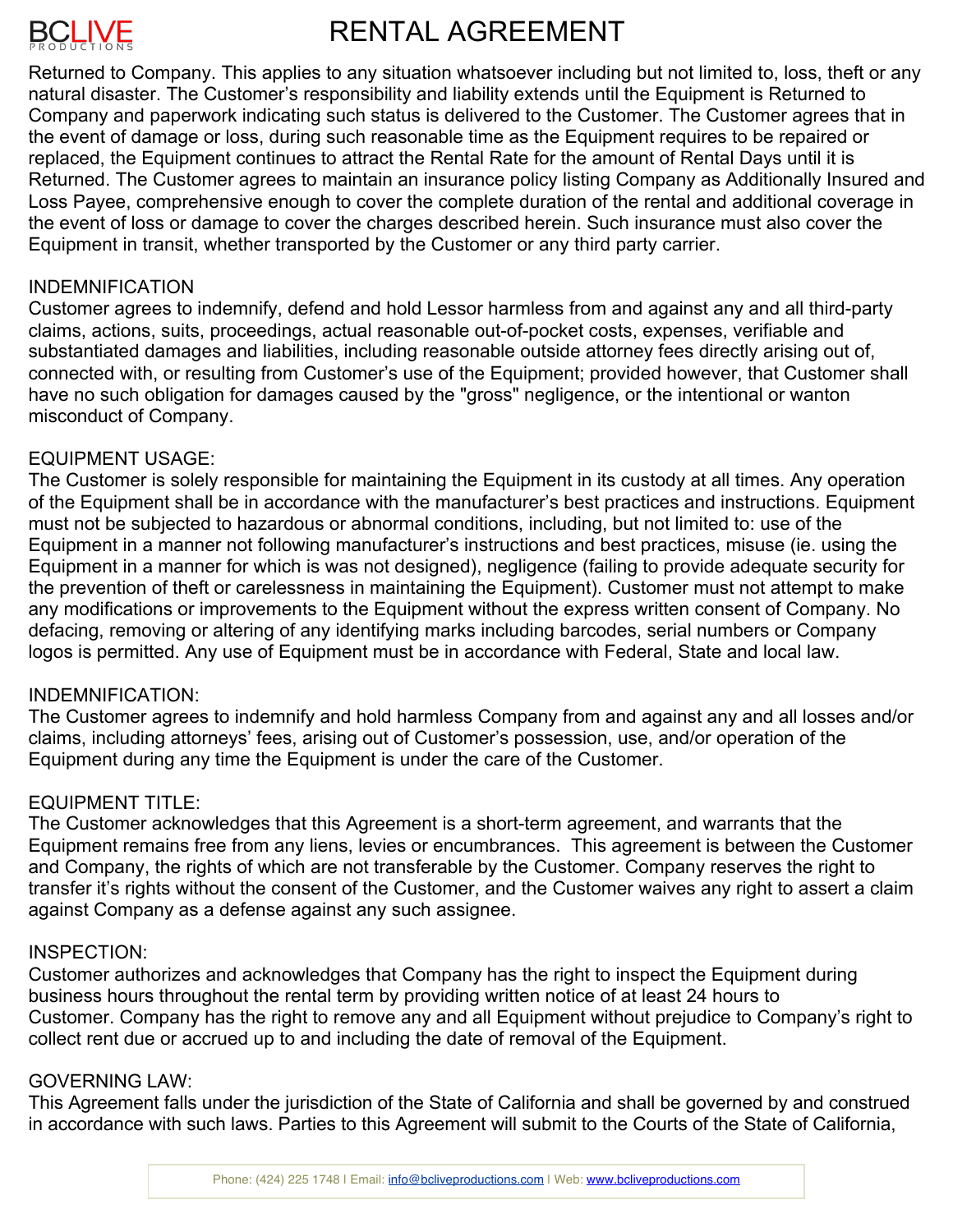

### RENTAL AGREEMENT

County of Los Angeles for all purposes related to this Agreement. In any dispute arising between the parties of this Agreement, the prevailing party shall be entitled to collect attorney's fees and litigation costs with relation to such dispute.

### OTHER:

This agreement shall be binding on the successors and assignees of the parties, in accordance with the assignment guidelines set forth in this document. Any benefits generated from this Agreement shall be assigned in the same way. If any part of this Agreement shall be found to be unenforceable, that part will be severed from the Agreement and the remainder deemed fully enforceable. Any change to the Customer's information provided here such as change of phone numbers, addresses etc. that take place before the Customer has completed its obligations under this Agreement must be communicated to Company. Any change to Customer's business office location will not affect the consideration of any notices being sent to a previous address unless such change is acknowledged in writing by Company. No modification of this Agreement shall be valid without written agreement by Company. All notices required or permitted to be sent under this Agreement shall be considered sent when either delivered to the business office of the Customer or its authorized representative, or three (3) days after delivery to USPS with postage prepaid to the address listed on the most recent Invoice.

### ACKNOWLEDGEMENT:

By signing this Agreement and accepting delivery of Equipment from Company, the Customer agrees to abide by all Terms and Conditions as set forth by Company from time to time. The Customer represents that to the best of its knowledge, all information provided here is true and correct at the time of signing and for the duration required to complete its obligations set forth here. The person signing this document warrants that they are an authorized representative of the Customer, and have the authority to execute and bind this Agreement, including all the terms defined within it, to the Customer.

CUSTOMER NAME: DATE:

AUTHORIZED PERSON: PRINT:

COMPANY REP (if different):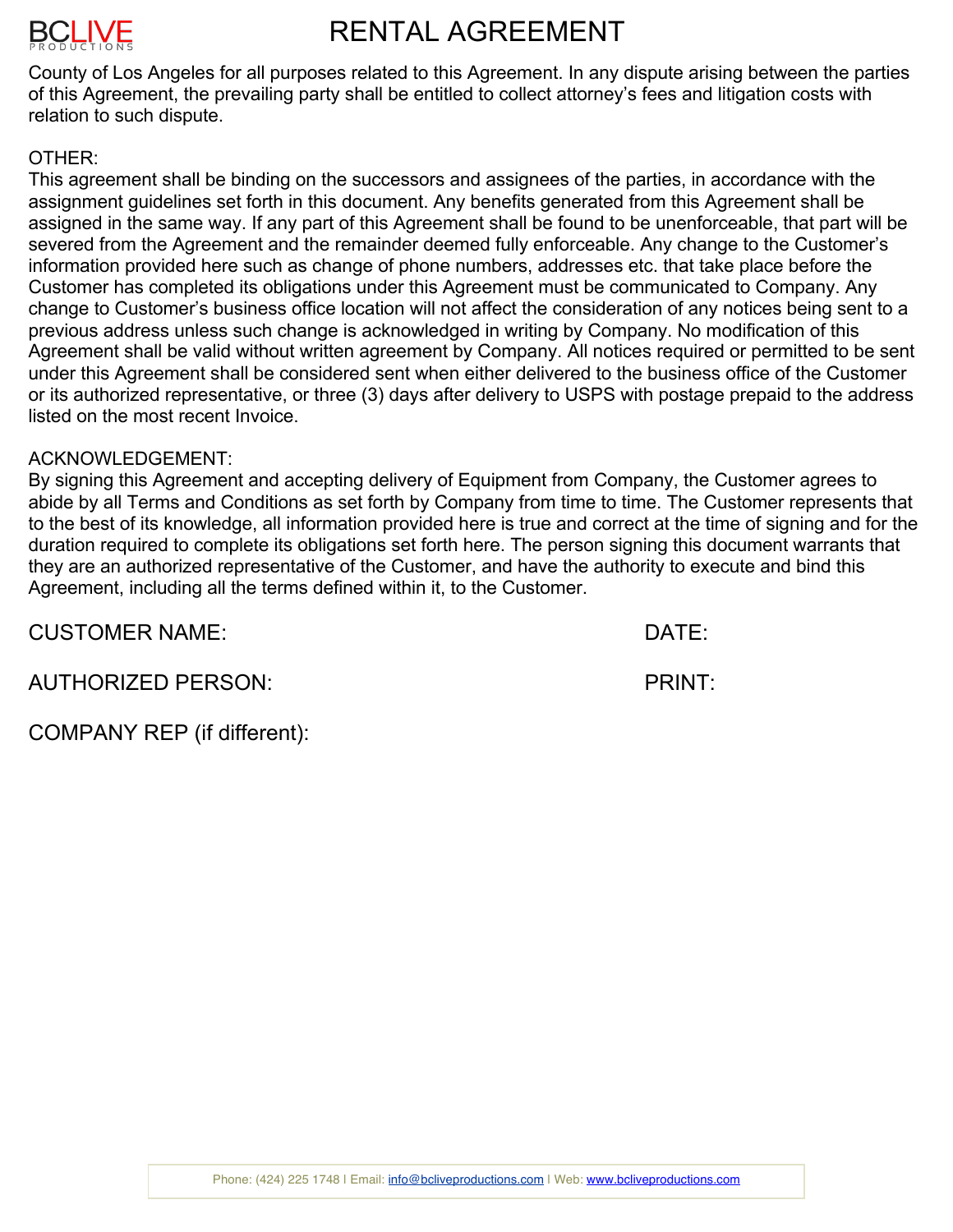

All Customers are required to maintain valid insurance for the duration of the Rental Term, and provide a current Certificate of Insurance listing BC Live Productions as 'Additionally Insured' and 'Loss Payee'. Insurance is to cover General Liability (\$2M total coverage and \$1M per instance) and Misc. Equipment Rental coverage sufficient to cover the replacement cost of the Equipment being rented plus any downtime costs due to loss and damage of Equipment as per the Rental Agreement.

BC Live Productions 7742 Clybourn Ave Suite B Sun Valley CA 91352